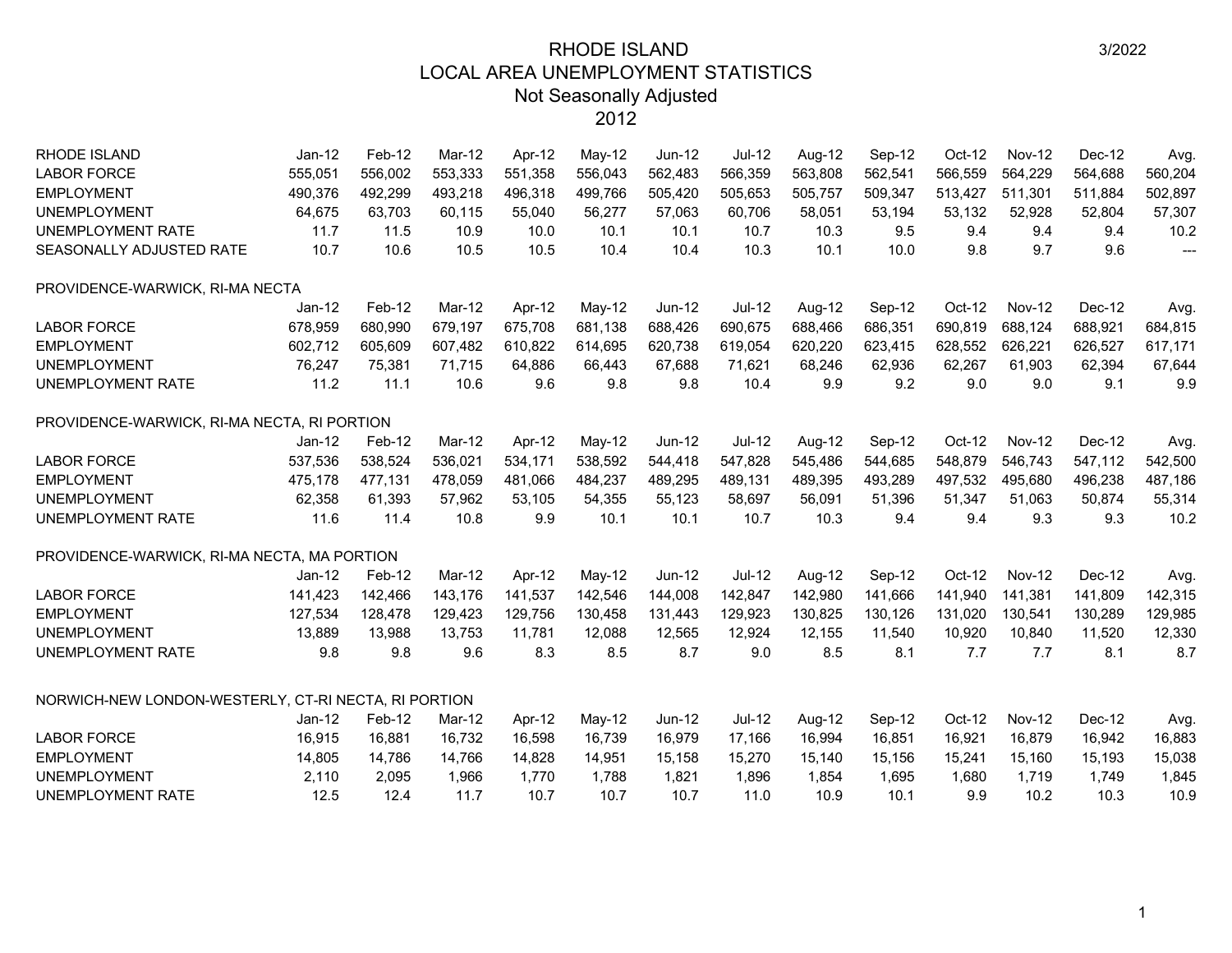| <b>BARRINGTON</b>        | Jan-12   | Feb-12 | Mar-12 | Apr-12 | May-12   | Jun-12 | Jul-12   | Aug-12 | Sep-12 | $Oct-12$ | <b>Nov-12</b> | Dec-12 | Avg.   |
|--------------------------|----------|--------|--------|--------|----------|--------|----------|--------|--------|----------|---------------|--------|--------|
| <b>LABOR FORCE</b>       | 8,242    | 8,269  | 8,265  | 8,267  | 8,366    | 8,454  | 8,495    | 8,461  | 8,476  | 8,545    | 8,502         | 8,505  | 8,404  |
| <b>EMPLOYMENT</b>        | 7,610    | 7,641  | 7,656  | 7,704  | 7,755    | 7,836  | 7,833    | 7,837  | 7,900  | 7,968    | 7,938         | 7,947  | 7,802  |
| <b>UNEMPLOYMENT</b>      | 632      | 628    | 609    | 563    | 611      | 618    | 662      | 624    | 576    | 577      | 564           | 558    | 602    |
| UNEMPLOYMENT RATE        | 7.7      | 7.6    | 7.4    | 6.8    | 7.3      | 7.3    | 7.8      | 7.4    | 6.8    | 6.8      | 6.6           | 6.6    | 7.2    |
| <b>BRISTOL</b>           | $Jan-12$ | Feb-12 | Mar-12 | Apr-12 | $May-12$ | Jun-12 | $Jul-12$ | Aug-12 | Sep-12 | Oct-12   | <b>Nov-12</b> | Dec-12 | Avg.   |
| <b>LABOR FORCE</b>       | 11,991   | 11,959 | 11,958 | 11,852 | 11,929   | 11,999 | 12,161   | 12,128 | 12,111 | 12,285   | 12,290        | 12,272 | 12,078 |
| <b>EMPLOYMENT</b>        | 10,681   | 10,725 | 10,746 | 10,813 | 10,885   | 10,998 | 10,995   | 11,001 | 11,088 | 11,183   | 11,142        | 11,154 | 10,951 |
| <b>UNEMPLOYMENT</b>      | 1,310    | 1,234  | 1,212  | 1,039  | 1,044    | 1,001  | 1,166    | 1,127  | 1,023  | 1,102    | 1,148         | 1,118  | 1,127  |
| <b>UNEMPLOYMENT RATE</b> | 10.9     | 10.3   | 10.1   | 8.8    | 8.8      | 8.3    | 9.6      | 9.3    | 8.4    | 9.0      | 9.3           | 9.1    | 9.3    |
| <b>BURRILLVILLE</b>      | Jan-12   | Feb-12 | Mar-12 | Apr-12 | $May-12$ | Jun-12 | $Jul-12$ | Aug-12 | Sep-12 | Oct-12   | <b>Nov-12</b> | Dec-12 | Avg.   |
| <b>LABOR FORCE</b>       | 8,906    | 8,967  | 8,912  | 8,806  | 8,820    | 8,951  | 9,116    | 9,104  | 8,952  | 9,041    | 9,007         | 9,057  | 8,970  |
| <b>EMPLOYMENT</b>        | 7,862    | 7,894  | 7,910  | 7,960  | 8,012    | 8,096  | 8,093    | 8,097  | 8,162  | 8,232    | 8,201         | 8,211  | 8,061  |
| <b>UNEMPLOYMENT</b>      | 1,044    | 1,073  | 1,002  | 846    | 808      | 855    | 1,023    | 1,007  | 790    | 809      | 806           | 846    | 909    |
| UNEMPLOYMENT RATE        | 11.7     | 12.0   | 11.2   | 9.6    | 9.2      | 9.6    | 11.2     | 11.1   | 8.8    | 8.9      | 8.9           | 9.3    | 10.1   |
| <b>CENTRAL FALLS</b>     | Jan-12   | Feb-12 | Mar-12 | Apr-12 | May-12   | Jun-12 | Jul-12   | Aug-12 | Sep-12 | Oct-12   | <b>Nov-12</b> | Dec-12 | Avg.   |
| <b>LABOR FORCE</b>       | 8,779    | 8,790  | 8,729  | 8,626  | 8,761    | 8,849  | 8,870    | 8,804  | 8,930  | 8,904    | 8,824         | 8,845  | 8,809  |
| <b>EMPLOYMENT</b>        | 7,497    | 7,528  | 7,542  | 7,590  | 7,640    | 7,720  | 7,717    | 7,721  | 7,783  | 7,850    | 7,820         | 7,829  | 7,686  |
| <b>UNEMPLOYMENT</b>      | 1,282    | 1,262  | 1,187  | 1,036  | 1,121    | 1,129  | 1,153    | 1,083  | 1,147  | 1,054    | 1,004         | 1,016  | 1,123  |
| UNEMPLOYMENT RATE        | 14.6     | 14.4   | 13.6   | 12.0   | 12.8     | 12.8   | 13.0     | 12.3   | 12.8   | 11.8     | 11.4          | 11.5   | 12.7   |
| <b>CHARLESTOWN</b>       | Jan-12   | Feb-12 | Mar-12 | Apr-12 | $May-12$ | Jun-12 | Jul-12   | Aug-12 | Sep-12 | Oct-12   | <b>Nov-12</b> | Dec-12 | Avg.   |
| <b>LABOR FORCE</b>       | 4,279    | 4,264  | 4,230  | 4,187  | 4,157    | 4,197  | 4,259    | 4,261  | 4,197  | 4,245    | 4,207         | 4,240  | 4,227  |
| <b>EMPLOYMENT</b>        | 3,621    | 3,636  | 3,643  | 3,666  | 3,690    | 3,728  | 3,727    | 3,729  | 3,759  | 3,791    | 3,777         | 3,781  | 3,712  |
| <b>UNEMPLOYMENT</b>      | 658      | 628    | 587    | 521    | 467      | 469    | 532      | 532    | 438    | 454      | 430           | 459    | 515    |
| UNEMPLOYMENT RATE        | 15.4     | 14.7   | 13.9   | 12.4   | 11.2     | 11.2   | 12.5     | 12.5   | 10.4   | 10.7     | 10.2          | 10.8   | 12.2   |
| <b>COVENTRY</b>          | Jan-12   | Feb-12 | Mar-12 | Apr-12 | May-12   | Jun-12 | $Jul-12$ | Aug-12 | Sep-12 | Oct-12   | <b>Nov-12</b> | Dec-12 | Avg.   |
| <b>LABOR FORCE</b>       | 18,936   | 19,002 | 18,898 | 18,886 | 19,012   | 19,124 | 19,270   | 19,238 | 19,180 | 19,297   | 19,231        | 19,278 | 19,113 |
| <b>EMPLOYMENT</b>        | 16,722   | 16,790 | 16,823 | 16,929 | 17,040   | 17,218 | 17,213   | 17,222 | 17,359 | 17,508   | 17,443        | 17,463 | 17,144 |
| <b>UNEMPLOYMENT</b>      | 2,214    | 2,212  | 2,075  | 1,957  | 1,972    | 1,906  | 2,057    | 2,016  | 1,821  | 1,789    | 1,788         | 1,815  | 1,969  |
| UNEMPLOYMENT RATE        | 11.7     | 11.6   | 11.0   | 10.4   | 10.4     | 10.0   | 10.7     | 10.5   | 9.5    | 9.3      | 9.3           | 9.4    | 10.3   |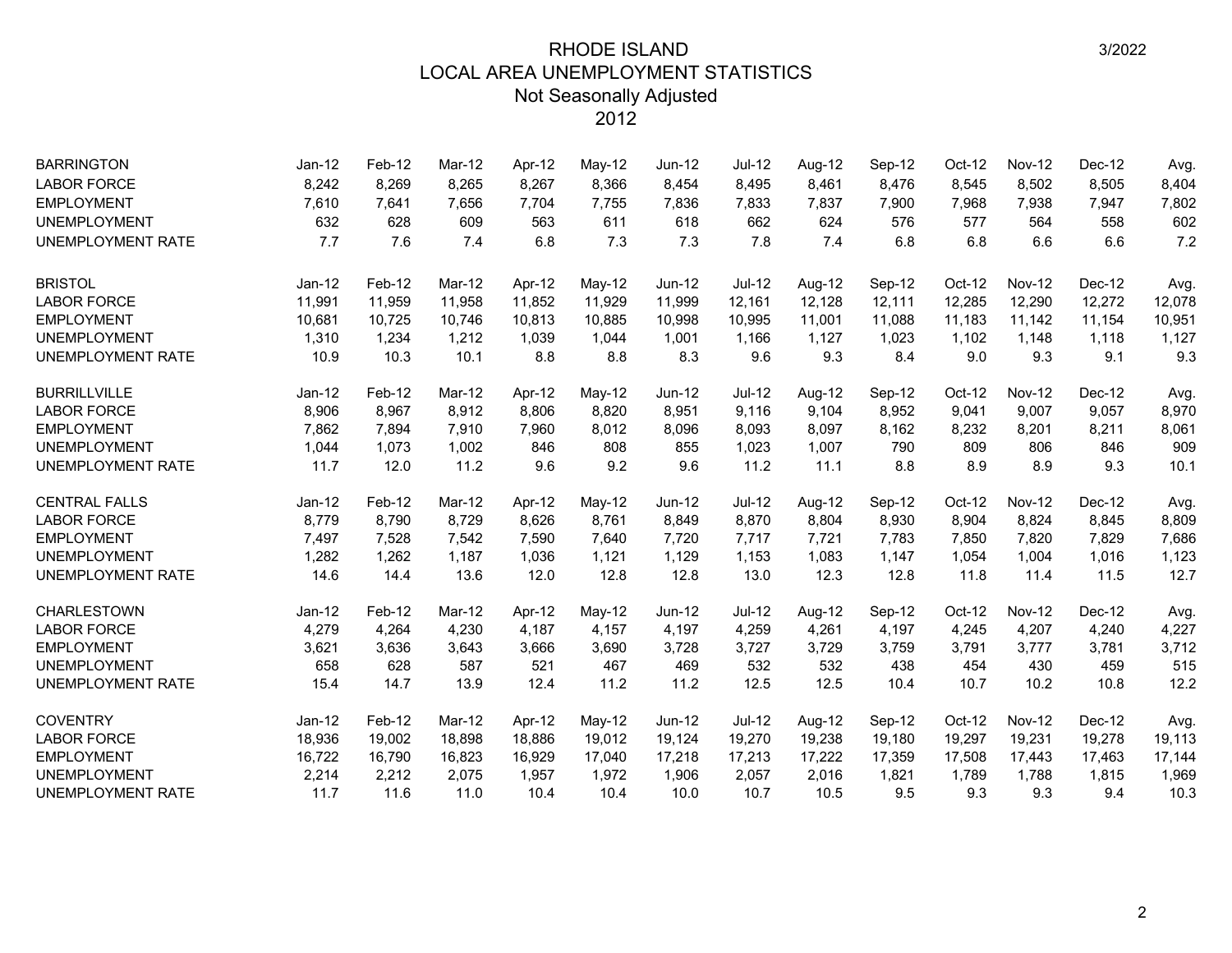| <b>CRANSTON</b>          | $Jan-12$ | Feb-12 | Mar-12 | Apr-12 | May-12   | Jun-12        | <b>Jul-12</b> | Aug-12 | Sep-12 | $Oct-12$ | <b>Nov-12</b> | Dec-12 | Avg.   |
|--------------------------|----------|--------|--------|--------|----------|---------------|---------------|--------|--------|----------|---------------|--------|--------|
| <b>LABOR FORCE</b>       | 41,128   | 41,242 | 41,145 | 41,072 | 41,588   | 42,079        | 42,220        | 41,986 | 42,056 | 42,349   | 42,133        | 42,100 | 41,758 |
| <b>EMPLOYMENT</b>        | 36,586   | 36,736 | 36,808 | 37,039 | 37,283   | 37,673        | 37,660        | 37,681 | 37,980 | 38,307   | 38,164        | 38,207 | 37,510 |
| <b>UNEMPLOYMENT</b>      | 4,542    | 4,506  | 4,337  | 4,033  | 4,305    | 4,406         | 4,560         | 4,305  | 4,076  | 4,042    | 3,969         | 3,893  | 4,248  |
| UNEMPLOYMENT RATE        | 11.0     | 10.9   | 10.5   | 9.8    | 10.4     | 10.5          | 10.8          | 10.3   | 9.7    | 9.5      | 9.4           | 9.2    | 10.2   |
| <b>CUMBERLAND</b>        | Jan-12   | Feb-12 | Mar-12 | Apr-12 | $May-12$ | <b>Jun-12</b> | $Jul-12$      | Aug-12 | Sep-12 | Oct-12   | <b>Nov-12</b> | Dec-12 | Avg.   |
| <b>LABOR FORCE</b>       | 19,044   | 19,119 | 19,077 | 19,054 | 19,228   | 19,459        | 19,623        | 19,517 | 19,514 | 19,473   | 19,413        | 19,410 | 19,328 |
| <b>EMPLOYMENT</b>        | 17,165   | 17,235 | 17.269 | 17,378 | 17,492   | 17,675        | 17,669        | 17,679 | 17,819 | 17,972   | 17,906        | 17,926 | 17,599 |
| <b>UNEMPLOYMENT</b>      | 1,879    | 1,884  | 1,808  | 1,676  | 1,736    | 1,784         | 1,954         | 1,838  | 1,695  | 1,501    | 1,507         | 1,484  | 1,729  |
| <b>UNEMPLOYMENT RATE</b> | 9.9      | 9.9    | 9.5    | 8.8    | 9.0      | 9.2           | 10.0          | 9.4    | 8.7    | 7.7      | 7.8           | 7.6    | 8.9    |
| <b>EAST GREENWICH</b>    | $Jan-12$ | Feb-12 | Mar-12 | Apr-12 | May-12   | $Jun-12$      | <b>Jul-12</b> | Aug-12 | Sep-12 | Oct-12   | <b>Nov-12</b> | Dec-12 | Avg.   |
| <b>LABOR FORCE</b>       | 6,862    | 6,882  | 6,852  | 6,825  | 6,859    | 6,949         | 6,953         | 6,956  | 6,969  | 7,008    | 6,991         | 6,975  | 6,923  |
| <b>EMPLOYMENT</b>        | 6,123    | 6,148  | 6,160  | 6,198  | 6,239    | 6,304         | 6,302         | 6,306  | 6,356  | 6,411    | 6,387         | 6,394  | 6,277  |
| <b>UNEMPLOYMENT</b>      | 739      | 734    | 692    | 627    | 620      | 645           | 651           | 650    | 613    | 597      | 604           | 581    | 646    |
| <b>UNEMPLOYMENT RATE</b> | 10.8     | 10.7   | 10.1   | 9.2    | 9.0      | 9.3           | 9.4           | 9.3    | 8.8    | 8.5      | 8.6           | 8.3    | 9.3    |
| <b>EAST PROVIDENCE</b>   | $Jan-12$ | Feb-12 | Mar-12 | Apr-12 | May-12   | <b>Jun-12</b> | Jul-12        | Aug-12 | Sep-12 | Oct-12   | <b>Nov-12</b> | Dec-12 | Avg.   |
| <b>LABOR FORCE</b>       | 24,524   | 24,545 | 24,405 | 24,314 | 24,608   | 24,837        | 24,882        | 24,731 | 24,813 | 24,970   | 24,882        | 24,941 | 24,704 |
| <b>EMPLOYMENT</b>        | 21,394   | 21,482 | 21,523 | 21,659 | 21,802   | 22,029        | 22,022        | 22,034 | 22,209 | 22,400   | 22,317        | 22,342 | 21,934 |
| <b>UNEMPLOYMENT</b>      | 3,130    | 3,063  | 2,882  | 2,655  | 2,806    | 2,808         | 2,860         | 2,697  | 2,604  | 2,570    | 2,565         | 2,599  | 2,770  |
| UNEMPLOYMENT RATE        | 12.8     | 12.5   | 11.8   | 10.9   | 11.4     | 11.3          | 11.5          | 10.9   | 10.5   | 10.3     | 10.3          | 10.4   | 11.2   |
| <b>EXETER</b>            | Jan-12   | Feb-12 | Mar-12 | Apr-12 | $May-12$ | Jun-12        | Jul-12        | Aug-12 | Sep-12 | Oct-12   | <b>Nov-12</b> | Dec-12 | Avg.   |
| <b>LABOR FORCE</b>       | 3,914    | 3,933  | 3,936  | 3,899  | 3,889    | 3,907         | 3,958         | 3,950  | 3,926  | 3,995    | 3,971         | 3,938  | 3,935  |
| <b>EMPLOYMENT</b>        | 3,471    | 3,486  | 3,492  | 3,514  | 3,538    | 3,574         | 3,573         | 3,575  | 3,604  | 3,635    | 3,621         | 3,625  | 3,559  |
| <b>UNEMPLOYMENT</b>      | 443      | 447    | 444    | 385    | 351      | 333           | 385           | 375    | 322    | 360      | 350           | 313    | 376    |
| <b>UNEMPLOYMENT RATE</b> | 11.3     | 11.4   | 11.3   | 9.9    | 9.0      | 8.5           | 9.7           | 9.5    | 8.2    | 9.0      | 8.8           | 7.9    | 9.6    |
| <b>FOSTER</b>            | Jan-12   | Feb-12 | Mar-12 | Apr-12 | May-12   | Jun-12        | Jul-12        | Aug-12 | Sep-12 | Oct-12   | <b>Nov-12</b> | Dec-12 | Avg.   |
| <b>LABOR FORCE</b>       | 2,837    | 2,882  | 2,835  | 2,788  | 2,810    | 2,859         | 2,910         | 2,869  | 2,838  | 2,840    | 2,875         | 2,873  | 2,851  |
| <b>EMPLOYMENT</b>        | 2,507    | 2,517  | 2,522  | 2,538  | 2,554    | 2,581         | 2,580         | 2,582  | 2,602  | 2,625    | 2,615         | 2,618  | 2,570  |
| <b>UNEMPLOYMENT</b>      | 330      | 365    | 313    | 250    | 256      | 278           | 330           | 287    | 236    | 215      | 260           | 255    | 281    |
| <b>UNEMPLOYMENT RATE</b> | 11.6     | 12.7   | 11.0   | 9.0    | 9.1      | 9.7           | 11.3          | 10.0   | 8.3    | 7.6      | 9.0           | 8.9    | 9.9    |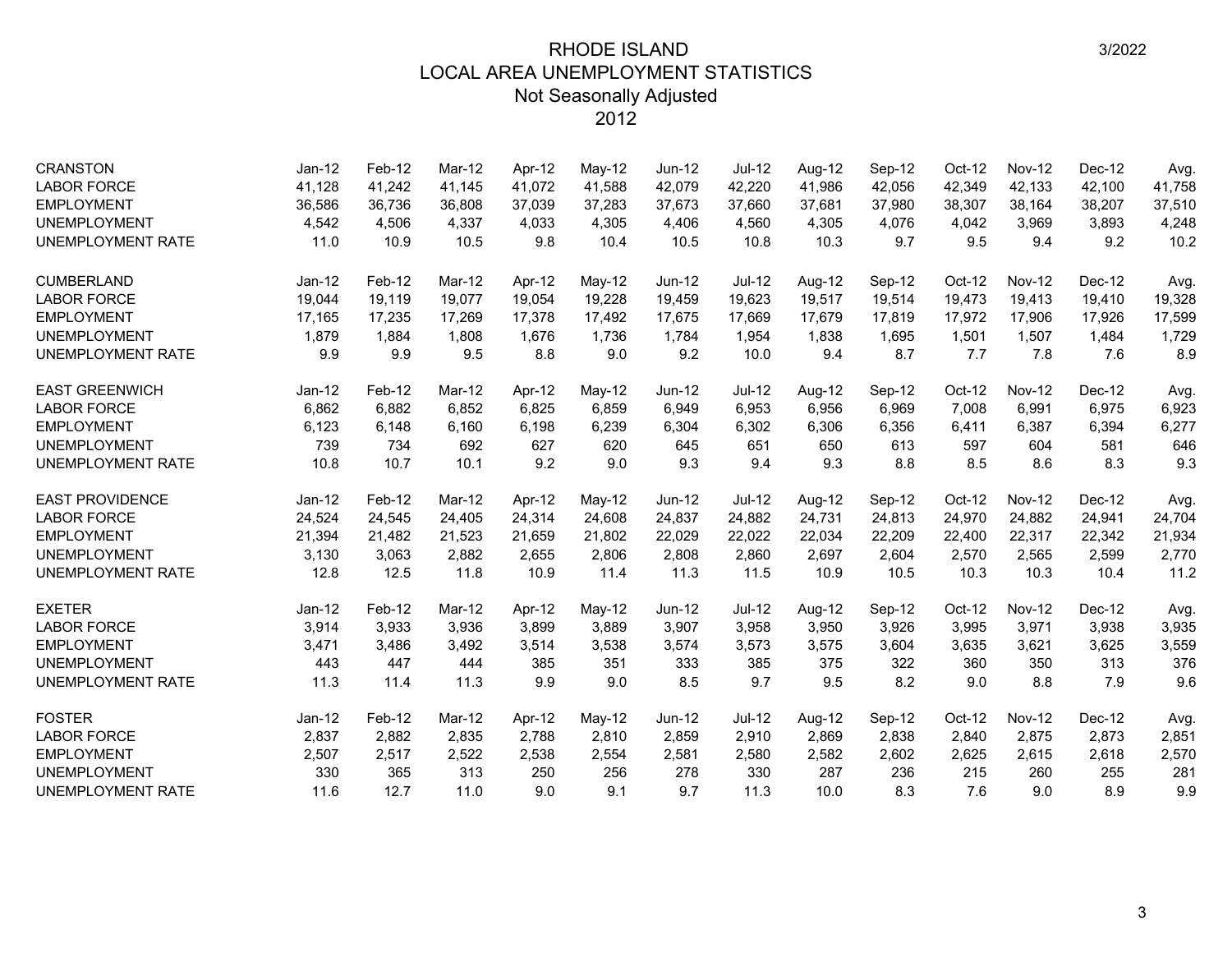| <b>GLOCESTER</b><br><b>LABOR FORCE</b><br><b>EMPLOYMENT</b><br><b>UNEMPLOYMENT</b><br><b>UNEMPLOYMENT RATE</b> | $Jan-12$<br>5,879<br>5,285<br>594<br>10.1 | Feb-12<br>5,937<br>5,307<br>630<br>10.6 | Mar-12<br>5,896<br>5,317<br>579<br>9.8 | Apr-12<br>5,804<br>5,351<br>453<br>7.8 | May-12<br>5,854<br>5,386<br>468<br>8.0 | $Jun-12$<br>5,914<br>5,442<br>472<br>8.0 | Jul-12<br>5,987<br>5,440<br>547<br>9.1 | Aug-12<br>5,934<br>5,443<br>491<br>8.3 | Sep-12<br>5,954<br>5,487<br>467<br>7.8 | $Oct-12$<br>6,015<br>5,534<br>481<br>8.0 | <b>Nov-12</b><br>5,988<br>5,513<br>475<br>7.9 | Dec-12<br>5,962<br>5,519<br>443<br>7.4 | Avg.<br>5,927<br>5,419<br>508<br>8.6 |
|----------------------------------------------------------------------------------------------------------------|-------------------------------------------|-----------------------------------------|----------------------------------------|----------------------------------------|----------------------------------------|------------------------------------------|----------------------------------------|----------------------------------------|----------------------------------------|------------------------------------------|-----------------------------------------------|----------------------------------------|--------------------------------------|
| <b>HOPKINTON</b>                                                                                               | Jan-12                                    | Feb-12                                  | Mar-12                                 | Apr-12                                 | May-12                                 | <b>Jun-12</b>                            | <b>Jul-12</b>                          | Aug-12                                 | Sep-12                                 | Oct-12                                   | <b>Nov-12</b>                                 | Dec-12                                 | Avg.                                 |
| <b>LABOR FORCE</b>                                                                                             | 4,902                                     | 4,915                                   | 4,897                                  | 4,880                                  | 4,910                                  | 4,995                                    | 5,066                                  | 5,029                                  | 4,959                                  | 4,975                                    | 4,932                                         | 4,926                                  | 4,949                                |
| <b>EMPLOYMENT</b>                                                                                              | 4,394                                     | 4,388                                   | 4,382                                  | 4,400                                  | 4,437                                  | 4,498                                    | 4,532                                  | 4,493                                  | 4,498                                  | 4,523                                    | 4,499                                         | 4,509                                  | 4,463                                |
| <b>UNEMPLOYMENT</b>                                                                                            | 508                                       | 527                                     | 515                                    | 480                                    | 473                                    | 497                                      | 534                                    | 536                                    | 461                                    | 452                                      | 433                                           | 417                                    | 486                                  |
| <b>UNEMPLOYMENT RATE</b>                                                                                       | 10.4                                      | 10.7                                    | 10.5                                   | 9.8                                    | 9.6                                    | 9.9                                      | 10.5                                   | 10.7                                   | 9.3                                    | 9.1                                      | 8.8                                           | 8.5                                    | 9.8                                  |
| <b>JAMESTOWN</b>                                                                                               | $Jan-12$                                  | Feb-12                                  | Mar-12                                 | Apr-12                                 | May-12                                 | $Jun-12$                                 | Jul-12                                 | Aug-12                                 | Sep-12                                 | Oct-12                                   | <b>Nov-12</b>                                 | Dec-12                                 | Avg.                                 |
| <b>LABOR FORCE</b>                                                                                             | 3,153                                     | 3,185                                   | 3,170                                  | 3,154                                  | 3,152                                  | 3,177                                    | 3,172                                  | 3,194                                  | 3,216                                  | 3,251                                    | 3,223                                         | 3,235                                  | 3,190                                |
| <b>EMPLOYMENT</b>                                                                                              | 2,884                                     | 2,896                                   | 2,902                                  | 2,920                                  | 2,939                                  | 2,970                                    | 2,969                                  | 2,971                                  | 2,994                                  | 3,020                                    | 3,009                                         | 3,012                                  | 2,957                                |
| <b>UNEMPLOYMENT</b>                                                                                            | 269                                       | 289                                     | 268                                    | 234                                    | 213                                    | 207                                      | 203                                    | 223                                    | 222                                    | 231                                      | 214                                           | 223                                    | 233                                  |
| <b>UNEMPLOYMENT RATE</b>                                                                                       | 8.5                                       | 9.1                                     | 8.5                                    | 7.4                                    | 6.8                                    | 6.5                                      | 6.4                                    | 7.0                                    | 6.9                                    | 7.1                                      | 6.6                                           | 6.9                                    | 7.3                                  |
| <b>JOHNSTON</b>                                                                                                | Jan-12                                    | Feb-12                                  | Mar-12                                 | Apr-12                                 | May-12                                 | Jun-12                                   | $Jul-12$                               | Aug-12                                 | Sep-12                                 | Oct-12                                   | <b>Nov-12</b>                                 | Dec-12                                 | Avg.                                 |
| <b>LABOR FORCE</b>                                                                                             | 15,747                                    | 15,828                                  | 15,712                                 | 15,548                                 | 15,694                                 | 15,890                                   | 15,958                                 | 15,823                                 | 15,786                                 | 16,005                                   | 15,881                                        | 15,877                                 | 15,813                               |
| <b>EMPLOYMENT</b>                                                                                              | 13,796                                    | 13,852                                  | 13,879                                 | 13,967                                 | 14,059                                 | 14,206                                   | 14,201                                 | 14,209                                 | 14,322                                 | 14,445                                   | 14,391                                        | 14,407                                 | 14,145                               |
| <b>UNEMPLOYMENT</b>                                                                                            | 1,951                                     | 1,976                                   | 1,833                                  | 1,581                                  | 1,635                                  | 1,684                                    | 1,757                                  | 1,614                                  | 1,464                                  | 1,560                                    | 1,490                                         | 1,470                                  | 1,668                                |
| <b>UNEMPLOYMENT RATE</b>                                                                                       | 12.4                                      | 12.5                                    | 11.7                                   | 10.2                                   | 10.4                                   | 10.6                                     | 11.0                                   | 10.2                                   | 9.3                                    | 9.7                                      | 9.4                                           | 9.3                                    | 10.5                                 |
| <b>LINCOLN</b>                                                                                                 | Jan-12                                    | Feb-12                                  | Mar-12                                 | Apr-12                                 | May-12                                 | <b>Jun-12</b>                            | $Jul-12$                               | Aug-12                                 | Sep-12                                 | Oct-12                                   | <b>Nov-12</b>                                 | Dec-12                                 | Avg.                                 |
| <b>LABOR FORCE</b>                                                                                             | 12,035                                    | 12,090                                  | 12,062                                 | 12,038                                 | 12,107                                 | 12,228                                   | 12,325                                 | 12,285                                 | 12,265                                 | 12,315                                   | 12,249                                        | 12,312                                 | 12,193                               |
| <b>EMPLOYMENT</b>                                                                                              | 10,851                                    | 10,895                                  | 10,916                                 | 10,985                                 | 11,057                                 | 11,173                                   | 11,169                                 | 11,175                                 | 11,264                                 | 11,361                                   | 11,319                                        | 11,331                                 | 11,125                               |
| <b>UNEMPLOYMENT</b>                                                                                            | 1,184                                     | 1,195                                   | 1,146                                  | 1,053                                  | 1,050                                  | 1,055                                    | 1,156                                  | 1,110                                  | 1,001                                  | 954                                      | 930                                           | 981                                    | 1,068                                |
| <b>UNEMPLOYMENT RATE</b>                                                                                       | 9.8                                       | 9.9                                     | 9.5                                    | 8.7                                    | 8.7                                    | 8.6                                      | 9.4                                    | 9.0                                    | 8.2                                    | 7.7                                      | 7.6                                           | 8.0                                    | 8.8                                  |
| <b>LITTLE COMPTON</b>                                                                                          | Jan-12                                    | Feb-12                                  | Mar-12                                 | Apr-12                                 | May-12                                 | Jun-12                                   | $Jul-12$                               | Aug-12                                 | Sep-12                                 | Oct-12                                   | <b>Nov-12</b>                                 | Dec-12                                 | Avg.                                 |
| <b>LABOR FORCE</b>                                                                                             | 1,922                                     | 1,920                                   | 1,881                                  | 1,882                                  | 1,867                                  | 1,883                                    | 1,905                                  | 1,891                                  | 1,896                                  | 1,899                                    | 1,906                                         | 1,919                                  | 1,897                                |
| <b>EMPLOYMENT</b>                                                                                              | 1,680                                     | 1,687                                   | 1,690                                  | 1,701                                  | 1,712                                  | 1,730                                    | 1,729                                  | 1,730                                  | 1,744                                  | 1,759                                    | 1,752                                         | 1,754                                  | 1,722                                |
| <b>UNEMPLOYMENT</b>                                                                                            | 242                                       | 233                                     | 191                                    | 181                                    | 155                                    | 153                                      | 176                                    | 161                                    | 152                                    | 140                                      | 154                                           | 165                                    | 175                                  |
| <b>UNEMPLOYMENT RATE</b>                                                                                       | 12.6                                      | 12.1                                    | 10.2                                   | 9.6                                    | 8.3                                    | 8.1                                      | 9.2                                    | 8.5                                    | 8.0                                    | 7.4                                      | 8.1                                           | 8.6                                    | 9.2                                  |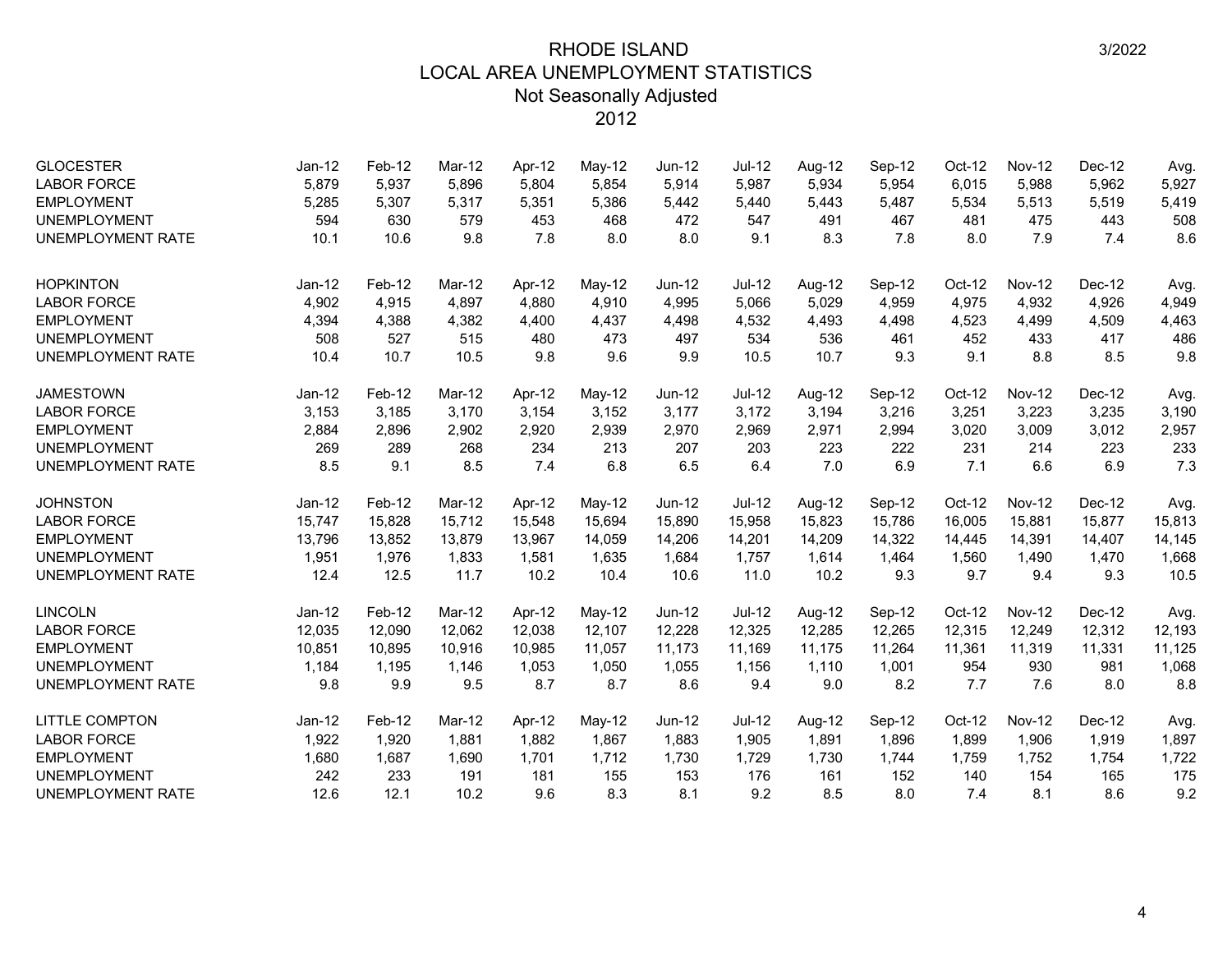| <b>MIDDLETOWN</b>        | $Jan-12$ | Feb-12 | Mar-12 | Apr-12 | May-12 | $Jun-12$ | <b>Jul-12</b> | Aug-12 | Sep-12 | $Oct-12$ | <b>Nov-12</b> | Dec-12 | Avg.   |
|--------------------------|----------|--------|--------|--------|--------|----------|---------------|--------|--------|----------|---------------|--------|--------|
| <b>LABOR FORCE</b>       | 8,232    | 8,184  | 8,070  | 7,932  | 7,887  | 7,960    | 8,027         | 8,009  | 8,022  | 8,138    | 8,175         | 8,194  | 8,069  |
| <b>EMPLOYMENT</b>        | 7,124    | 7,153  | 7,167  | 7,212  | 7,260  | 7,336    | 7,333         | 7,337  | 7,395  | 7,459    | 7,431         | 7,440  | 7,304  |
| <b>UNEMPLOYMENT</b>      | 1,108    | 1,031  | 903    | 720    | 627    | 624      | 694           | 672    | 627    | 679      | 744           | 754    | 765    |
| <b>UNEMPLOYMENT RATE</b> | 13.5     | 12.6   | 11.2   | 9.1    | 7.9    | 7.8      | 8.6           | 8.4    | 7.8    | 8.3      | 9.1           | 9.2    | 9.5    |
| NARRAGANSETT             | Jan-12   | Feb-12 | Mar-12 | Apr-12 | May-12 | Jun-12   | $Jul-12$      | Aug-12 | Sep-12 | Oct-12   | <b>Nov-12</b> | Dec-12 | Avg.   |
| <b>LABOR FORCE</b>       | 9,054    | 9,049  | 9.002  | 8,945  | 8.972  | 9.083    | 9.104         | 9.066  | 9,053  | 9,188    | 9.196         | 9,278  | 9,083  |
| <b>EMPLOYMENT</b>        | 8,213    | 8,247  | 8,263  | 8,315  | 8,369  | 8,457    | 8,454         | 8,459  | 8,526  | 8,599    | 8,567         | 8,577  | 8,421  |
| <b>UNEMPLOYMENT</b>      | 841      | 802    | 739    | 630    | 603    | 626      | 650           | 607    | 527    | 589      | 629           | 701    | 662    |
| <b>UNEMPLOYMENT RATE</b> | 9.3      | 8.9    | 8.2    | 7.0    | 6.7    | 6.9      | 7.1           | 6.7    | 5.8    | 6.4      | 6.8           | 7.6    | 7.3    |
| <b>NEW SHOREHAM</b>      | Jan-12   | Feb-12 | Mar-12 | Apr-12 | May-12 | $Jun-12$ | <b>Jul-12</b> | Aug-12 | Sep-12 | Oct-12   | <b>Nov-12</b> | Dec-12 | Avg.   |
| <b>LABOR FORCE</b>       | 600      | 597    | 580    | 589    | 711    | 1,086    | 1,364         | 1,328  | 1,005  | 759      | 607           | 634    | 821    |
| <b>EMPLOYMENT</b>        | 393      | 382    | 393    | 424    | 577    | 967      | 1,252         | 1,222  | 902    | 654      | 461           | 453    | 673    |
| <b>UNEMPLOYMENT</b>      | 207      | 215    | 187    | 165    | 134    | 119      | 112           | 106    | 103    | 105      | 146           | 181    | 148    |
| <b>UNEMPLOYMENT RATE</b> | 34.5     | 36.0   | 32.2   | 28.0   | 18.8   | 11.0     | 8.2           | 8.0    | 10.2   | 13.8     | 24.1          | 28.5   | 18.0   |
| <b>NEWPORT</b>           | Jan-12   | Feb-12 | Mar-12 | Apr-12 | May-12 | Jun-12   | $Jul-12$      | Aug-12 | Sep-12 | Oct-12   | <b>Nov-12</b> | Dec-12 | Avg.   |
| <b>LABOR FORCE</b>       | 13,829   | 13,699 | 13,517 | 13,303 | 13,226 | 13,280   | 13,371        | 13,362 | 13,343 | 13,522   | 13,686        | 13,818 | 13,497 |
| <b>EMPLOYMENT</b>        | 12,003   | 12,053 | 12,076 | 12,152 | 12,232 | 12,360   | 12,356        | 12,362 | 12,461 | 12,568   | 12,521        | 12,535 | 12,307 |
| <b>UNEMPLOYMENT</b>      | 1,826    | 1,646  | 1,441  | 1,151  | 994    | 920      | 1,015         | 1,000  | 882    | 954      | 1,165         | 1,283  | 1,190  |
| <b>UNEMPLOYMENT RATE</b> | 13.2     | 12.0   | 10.7   | 8.7    | 7.5    | 6.9      | 7.6           | 7.5    | 6.6    | 7.1      | 8.5           | 9.3    | 8.8    |
| NORTH KINGSTOWN          | Jan-12   | Feb-12 | Mar-12 | Apr-12 | May-12 | Jun-12   | $Jul-12$      | Aug-12 | Sep-12 | Oct-12   | <b>Nov-12</b> | Dec-12 | Avg.   |
| <b>LABOR FORCE</b>       | 14,692   | 14.712 | 14.602 | 14.571 | 14.605 | 14,722   | 14.720        | 14,679 | 14,742 | 14.940   | 14.847        | 14,890 | 14,727 |
| <b>EMPLOYMENT</b>        | 13,095   | 13,149 | 13.174 | 13,257 | 13,345 | 13,484   | 13,480        | 13,487 | 13,594 | 13,711   | 13,660        | 13,675 | 13,426 |
| <b>UNEMPLOYMENT</b>      | 1,597    | 1,563  | 1,428  | 1,314  | 1,260  | 1,238    | 1,240         | 1,192  | 1,148  | 1,229    | 1,187         | 1,215  | 1,301  |
| UNEMPLOYMENT RATE        | 10.9     | 10.6   | 9.8    | 9.0    | 8.6    | 8.4      | 8.4           | 8.1    | 7.8    | 8.2      | 8.0           | 8.2    | 8.8    |
| NORTH PROVIDENCE         | Jan-12   | Feb-12 | Mar-12 | Apr-12 | May-12 | Jun-12   | $Jul-12$      | Aug-12 | Sep-12 | Oct-12   | <b>Nov-12</b> | Dec-12 | Avg.   |
| <b>LABOR FORCE</b>       | 17,732   | 17,766 | 17,711 | 17,662 | 17,938 | 18,133   | 18,208        | 18,119 | 18,182 | 18,384   | 18,312        | 18,324 | 18,040 |
| <b>EMPLOYMENT</b>        | 15,880   | 15,946 | 15,977 | 16,077 | 16,183 | 16,352   | 16,347        | 16,355 | 16,486 | 16,627   | 16,565        | 16,584 | 16,282 |
| <b>UNEMPLOYMENT</b>      | 1,852    | 1,820  | 1,734  | 1,585  | 1,755  | 1,781    | 1,861         | 1,764  | 1,696  | 1,757    | 1,747         | 1,740  | 1,758  |
| <b>UNEMPLOYMENT RATE</b> | 10.4     | 10.2   | 9.8    | 9.0    | 9.8    | 9.8      | 10.2          | 9.7    | 9.3    | 9.6      | 9.5           | 9.5    | 9.7    |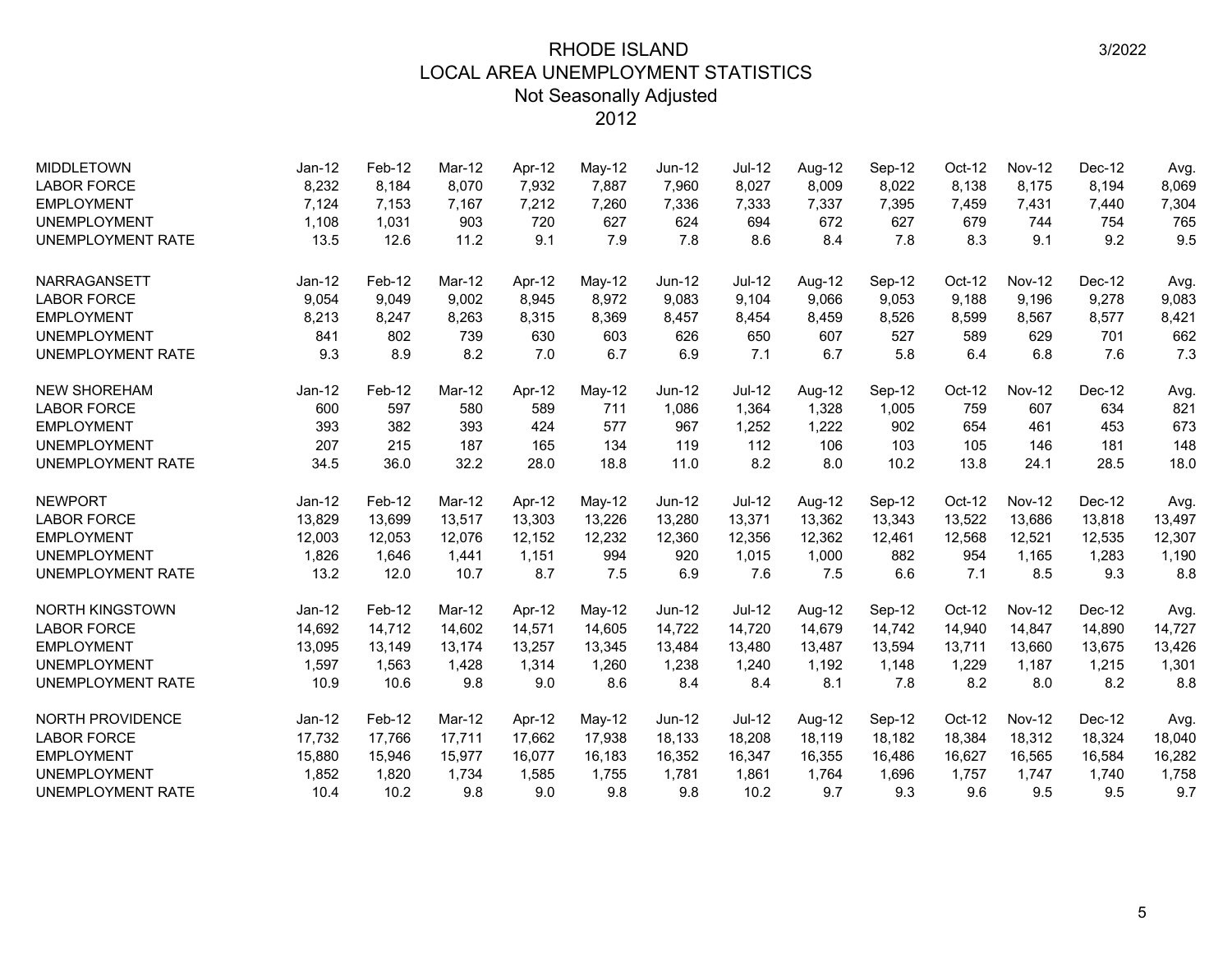| <b>NORTH SMITHFIELD</b>  | Jan-12   | Feb-12 | Mar-12 | Apr-12 | May-12 | Jun-12        | Jul-12        | Aug-12 | Sep-12 | Oct-12 | <b>Nov-12</b> | Dec-12 | Avg.   |
|--------------------------|----------|--------|--------|--------|--------|---------------|---------------|--------|--------|--------|---------------|--------|--------|
| <b>LABOR FORCE</b>       | 6,606    | 6,648  | 6.675  | 6,635  | 6,690  | 6.769         | 6,828         | 6,856  | 6,822  | 6,828  | 6,783         | 6,781  | 6,744  |
| <b>EMPLOYMENT</b>        | 6,017    | 6,041  | 6,053  | 6,091  | 6,131  | 6,195         | 6,193         | 6,197  | 6,246  | 6,300  | 6,276         | 6,283  | 6,169  |
| <b>UNEMPLOYMENT</b>      | 589      | 607    | 622    | 544    | 559    | 574           | 635           | 659    | 576    | 528    | 507           | 498    | 575    |
| <b>UNEMPLOYMENT RATE</b> | 8.9      | 9.1    | 9.3    | 8.2    | 8.4    | 8.5           | 9.3           | 9.6    | 8.4    | 7.7    | 7.5           | 7.3    | 8.5    |
| <b>PAWTUCKET</b>         | Jan-12   | Feb-12 | Mar-12 | Apr-12 | May-12 | <b>Jun-12</b> | <b>Jul-12</b> | Aug-12 | Sep-12 | Oct-12 | <b>Nov-12</b> | Dec-12 | Avg.   |
| <b>LABOR FORCE</b>       | 36,567   | 36,672 | 36,537 | 36,535 | 37,006 | 37,513        | 37,781        | 37,456 | 37,470 | 37,515 | 37,316        | 37,334 | 37,142 |
| <b>EMPLOYMENT</b>        | 31,910   | 32,041 | 32,103 | 32,305 | 32,518 | 32,858        | 32,847        | 32,865 | 33,126 | 33,411 | 33,287        | 33,324 | 32,716 |
| <b>UNEMPLOYMENT</b>      | 4,657    | 4,631  | 4,434  | 4,230  | 4,488  | 4,655         | 4,934         | 4,591  | 4,344  | 4,104  | 4,029         | 4,010  | 4,426  |
| <b>UNEMPLOYMENT RATE</b> | 12.7     | 12.6   | 12.1   | 11.6   | 12.1   | 12.4          | 13.1          | 12.3   | 11.6   | 10.9   | 10.8          | 10.7   | 11.9   |
| <b>PORTSMOUTH</b>        | Jan-12   | Feb-12 | Mar-12 | Apr-12 | May-12 | Jun-12        | Jul-12        | Aug-12 | Sep-12 | Oct-12 | <b>Nov-12</b> | Dec-12 | Avg.   |
| <b>LABOR FORCE</b>       | 8,968    | 8,936  | 8.844  | 8,753  | 8,773  | 8,851         | 8,883         | 8,870  | 8,832  | 8,936  | 8,960         | 8,952  | 8,880  |
| <b>EMPLOYMENT</b>        | 7,870    | 7,902  | 7,918  | 7,967  | 8,020  | 8,104         | 8,101         | 8,105  | 8,170  | 8,240  | 8,209         | 8,219  | 8,069  |
| <b>UNEMPLOYMENT</b>      | 1,098    | 1,034  | 926    | 786    | 753    | 747           | 782           | 765    | 662    | 696    | 751           | 733    | 811    |
| <b>UNEMPLOYMENT RATE</b> | 12.2     | 11.6   | 10.5   | 9.0    | 8.6    | 8.4           | 8.8           | 8.6    | 7.5    | 7.8    | 8.4           | 8.2    | 9.1    |
| <b>PROVIDENCE</b>        | $Jan-12$ | Feb-12 | Mar-12 | Apr-12 | May-12 | Jun-12        | <b>Jul-12</b> | Aug-12 | Sep-12 | Oct-12 | <b>Nov-12</b> | Dec-12 | Avg.   |
| <b>LABOR FORCE</b>       | 86,344   | 86,412 | 86,205 | 86,292 | 87,278 | 88,558        | 88,878        | 88,243 | 87,921 | 88,610 | 88,015        | 87,919 | 87,556 |
| <b>EMPLOYMENT</b>        | 75,674   | 75,985 | 76,133 | 76,611 | 77,116 | 77,922        | 77,896        | 77,938 | 78,558 | 79,234 | 78,939        | 79,028 | 77,586 |
| <b>UNEMPLOYMENT</b>      | 10,670   | 10,427 | 10,072 | 9,681  | 10,162 | 10,636        | 10,982        | 10,305 | 9,363  | 9,376  | 9,076         | 8,891  | 9,970  |
| <b>UNEMPLOYMENT RATE</b> | 12.4     | 12.1   | 11.7   | 11.2   | 11.6   | 12.0          | 12.4          | 11.7   | 10.6   | 10.6   | 10.3          | 10.1   | 11.4   |
| <b>RICHMOND</b>          | $Jan-12$ | Feb-12 | Mar-12 | Apr-12 | May-12 | Jun-12        | Jul-12        | Aug-12 | Sep-12 | Oct-12 | <b>Nov-12</b> | Dec-12 | Avg.   |
| <b>LABOR FORCE</b>       | 4,163    | 4,198  | 4,158  | 4.165  | 4,208  | 4,196         | 4,253         | 4.262  | 4,237  | 4,282  | 4,271         | 4,283  | 4,223  |
| <b>EMPLOYMENT</b>        | 3,819    | 3,835  | 3,842  | 3,867  | 3,892  | 3,933         | 3,931         | 3,934  | 3,965  | 3,999  | 3,984         | 3,989  | 3,916  |
| <b>UNEMPLOYMENT</b>      | 344      | 363    | 316    | 298    | 316    | 263           | 322           | 328    | 272    | 283    | 287           | 294    | 307    |
| <b>UNEMPLOYMENT RATE</b> | 8.3      | 8.6    | 7.6    | 7.2    | 7.5    | 6.3           | 7.6           | 7.7    | 6.4    | 6.6    | 6.7           | 6.9    | 7.3    |
| <b>SCITUATE</b>          | $Jan-12$ | Feb-12 | Mar-12 | Apr-12 | May-12 | $Jun-12$      | $Jul-12$      | Aug-12 | Sep-12 | Oct-12 | <b>Nov-12</b> | Dec-12 | Avg.   |
| <b>LABOR FORCE</b>       | 6,045    | 6,098  | 6,066  | 6,079  | 6,099  | 6,136         | 6,238         | 6,233  | 6,133  | 6,206  | 6,169         | 6,180  | 6,140  |
| <b>EMPLOYMENT</b>        | 5,410    | 5,433  | 5,443  | 5,477  | 5,514  | 5,571         | 5,569         | 5,572  | 5,617  | 5,665  | 5,644         | 5,650  | 5,547  |
| <b>UNEMPLOYMENT</b>      | 635      | 665    | 623    | 602    | 585    | 565           | 669           | 661    | 516    | 541    | 525           | 530    | 593    |
| <b>UNEMPLOYMENT RATE</b> | 10.5     | 10.9   | 10.3   | 9.9    | 9.6    | 9.2           | 10.7          | 10.6   | 8.4    | 8.7    | 8.5           | 8.6    | 9.7    |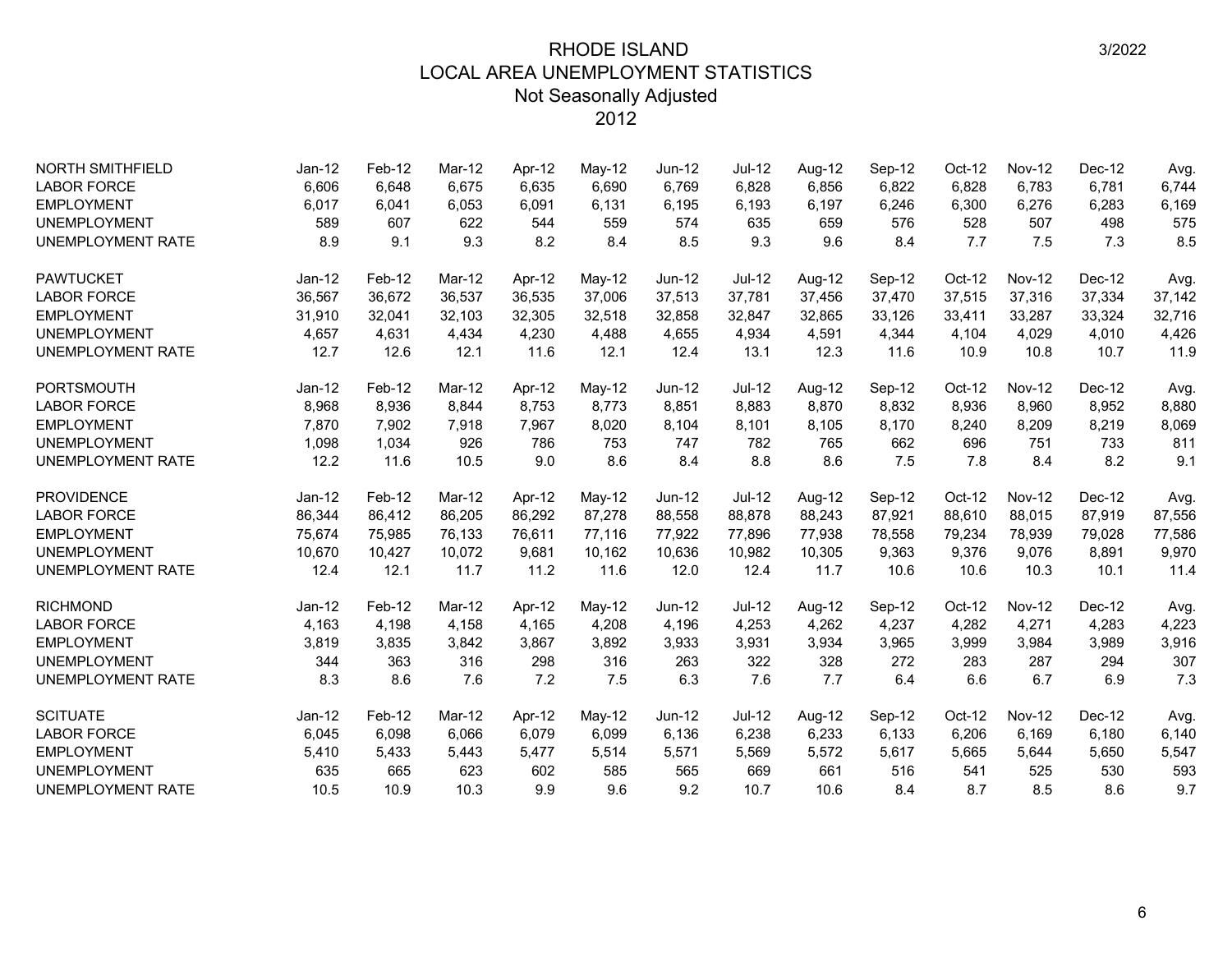| <b>SMITHFIELD</b>        | $Jan-12$ | Feb-12 | Mar-12 | Apr-12 | May-12 | Jun-12   | <b>Jul-12</b> | Aug-12 | Sep-12 | $Oct-12$ | <b>Nov-12</b> | Dec-12   | Avg.   |
|--------------------------|----------|--------|--------|--------|--------|----------|---------------|--------|--------|----------|---------------|----------|--------|
| <b>LABOR FORCE</b>       | 11,247   | 11,301 | 11.233 | 11,214 | 11,230 | 11,422   | 11,523        | 11,575 | 11,450 | 11,491   | 11.473        | 11,414   | 11,382 |
| <b>EMPLOYMENT</b>        | 10,047   | 10,088 | 10,108 | 10,171 | 10,238 | 10,345   | 10,342        | 10,347 | 10,430 | 10,519   | 10,480        | 10,492   | 10,301 |
| <b>UNEMPLOYMENT</b>      | 1,200    | 1,213  | 1,125  | 1,043  | 992    | 1,077    | 1,181         | 1,228  | 1,020  | 972      | 993           | 922      | 1,081  |
| <b>UNEMPLOYMENT RATE</b> | 10.7     | 10.7   | 10.0   | 9.3    | 8.8    | 9.4      | 10.2          | 10.6   | 8.9    | 8.5      | 8.7           | 8.1      | 9.5    |
| <b>SOUTH KINGSTOWN</b>   | Jan-12   | Feb-12 | Mar-12 | Apr-12 | May-12 | $Jun-12$ | <b>Jul-12</b> | Aug-12 | Sep-12 | Oct-12   | <b>Nov-12</b> | Dec-12   | Avg.   |
| <b>LABOR FORCE</b>       | 16,291   | 16,295 | 16,271 | 16.175 | 16,207 | 16,370   | 16,650        | 16,542 | 16,373 | 16,591   | 16,617        | 16,558   | 16,412 |
| <b>EMPLOYMENT</b>        | 14,517   | 14,576 | 14,605 | 14,696 | 14,793 | 14,948   | 14,943        | 14,951 | 15,070 | 15,200   | 15,143        | 15,160   | 14,884 |
| <b>UNEMPLOYMENT</b>      | 1,774    | 1,719  | 1,666  | 1,479  | 1,414  | 1,422    | 1,707         | 1,591  | 1,303  | 1,391    | 1,474         | 1,398    | 1,528  |
| <b>UNEMPLOYMENT RATE</b> | 10.9     | 10.5   | 10.2   | 9.1    | 8.7    | 8.7      | 10.3          | 9.6    | 8.0    | 8.4      | 8.9           | 8.4      | 9.3    |
| <b>TIVERTON</b>          | $Jan-12$ | Feb-12 | Mar-12 | Apr-12 | May-12 | Jun-12   | Jul-12        | Aug-12 | Sep-12 | $Oct-12$ | <b>Nov-12</b> | $Dec-12$ | Avg.   |
| <b>LABOR FORCE</b>       | 8,830    | 8,840  | 8.770  | 8,661  | 8,713  | 8,798    | 8,905         | 8,929  | 8,792  | 8,887    | 8,879         | 8,927    | 8,828  |
| <b>EMPLOYMENT</b>        | 7,758    | 7,790  | 7,805  | 7,854  | 7,906  | 7,988    | 7,986         | 7,990  | 8,054  | 8,123    | 8,093         | 8,102    | 7,954  |
| <b>UNEMPLOYMENT</b>      | 1,072    | 1,050  | 965    | 807    | 807    | 810      | 919           | 939    | 738    | 764      | 786           | 825      | 874    |
| <b>UNEMPLOYMENT RATE</b> | 12.1     | 11.9   | 11.0   | 9.3    | 9.3    | 9.2      | 10.3          | 10.5   | 8.4    | 8.6      | 8.9           | 9.2      | 9.9    |
| <b>WARREN</b>            | $Jan-12$ | Feb-12 | Mar-12 | Apr-12 | May-12 | Jun-12   | Jul-12        | Aug-12 | Sep-12 | Oct-12   | <b>Nov-12</b> | Dec-12   | Avg.   |
| <b>LABOR FORCE</b>       | 5,748    | 5,793  | 5.752  | 5,720  | 5,755  | 5.772    | 5,803         | 5.825  | 5,817  | 5,864    | 5.873         | 5.877    | 5,800  |
| <b>EMPLOYMENT</b>        | 5,079    | 5,100  | 5,110  | 5,142  | 5,176  | 5,230    | 5,228         | 5,231  | 5,272  | 5,318    | 5,298         | 5,304    | 5,207  |
| <b>UNEMPLOYMENT</b>      | 669      | 693    | 642    | 578    | 579    | 542      | 575           | 594    | 545    | 546      | 575           | 573      | 593    |
| <b>UNEMPLOYMENT RATE</b> | 11.6     | 12.0   | 11.2   | 10.1   | 10.1   | 9.4      | 9.9           | 10.2   | 9.4    | 9.3      | 9.8           | 9.7      | 10.2   |
| <b>WARWICK</b>           | $Jan-12$ | Feb-12 | Mar-12 | Apr-12 | May-12 | $Jun-12$ | $Jul-12$      | Aug-12 | Sep-12 | Oct-12   | <b>Nov-12</b> | Dec-12   | Avg.   |
| <b>LABOR FORCE</b>       | 46,050   | 46,145 | 45.893 | 45,989 | 46,454 | 46,917   | 47,164        | 47,093 | 47,091 | 47,456   | 47,172        | 47,038   | 46,706 |
| <b>EMPLOYMENT</b>        | 41,361   | 41,531 | 41,612 | 41,874 | 42,150 | 42,590   | 42,576        | 42,599 | 42,938 | 43,307   | 43,146        | 43,194   | 42,407 |
| <b>UNEMPLOYMENT</b>      | 4,689    | 4,614  | 4,281  | 4,115  | 4,304  | 4,327    | 4,588         | 4,494  | 4,153  | 4,149    | 4,026         | 3,844    | 4,299  |
| UNEMPLOYMENT RATE        | 10.2     | 10.0   | 9.3    | 8.9    | 9.3    | 9.2      | 9.7           | 9.5    | 8.8    | 8.7      | 8.5           | 8.2      | 9.2    |
| <b>WEST GREENWICH</b>    | $Jan-12$ | Feb-12 | Mar-12 | Apr-12 | May-12 | $Jun-12$ | $Jul-12$      | Aug-12 | Sep-12 | Oct-12   | <b>Nov-12</b> | Dec-12   | Avg.   |
| <b>LABOR FORCE</b>       | 3,243    | 3,275  | 3,248  | 3,209  | 3,214  | 3,241    | 3,310         | 3,276  | 3,227  | 3,251    | 3,229         | 3,267    | 3,249  |
| <b>EMPLOYMENT</b>        | 2,838    | 2,850  | 2,855  | 2,873  | 2,892  | 2,923    | 2,922         | 2,923  | 2,946  | 2,972    | 2,961         | 2,964    | 2,910  |
| <b>UNEMPLOYMENT</b>      | 405      | 425    | 393    | 336    | 322    | 318      | 388           | 353    | 281    | 279      | 268           | 303      | 339    |
| <b>UNEMPLOYMENT RATE</b> | 12.5     | 13.0   | 12.1   | 10.5   | 10.0   | 9.8      | 11.7          | 10.8   | 8.7    | 8.6      | 8.3           | 9.3      | 10.4   |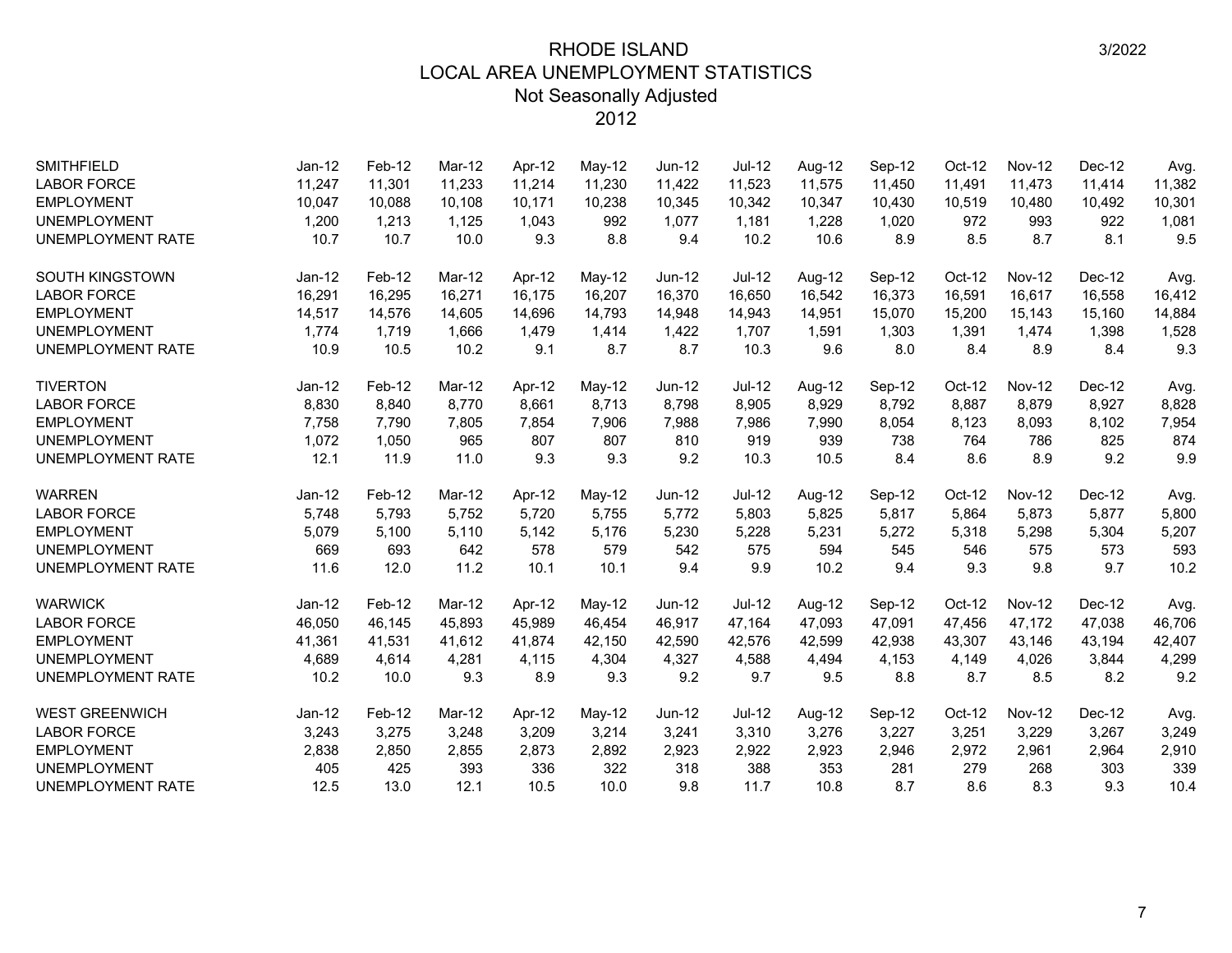| <b>WEST WARWICK</b>      | Jan-12   | Feb-12 | Mar-12 | Apr-12 | May-12 | Jun-12   | <b>Jul-12</b> | Aug-12 | Sep-12 | Oct-12 | <b>Nov-12</b> | Dec-12 | Avg.   |
|--------------------------|----------|--------|--------|--------|--------|----------|---------------|--------|--------|--------|---------------|--------|--------|
| <b>LABOR FORCE</b>       | 16,424   | 16,482 | 16,407 | 16,270 | 16,415 | 16,539   | 16,633        | 16,513 | 16,606 | 16,595 | 16,548        | 16,643 | 16,507 |
| <b>EMPLOYMENT</b>        | 14,344   | 14,403 | 14,431 | 14,522 | 14,618 | 14,770   | 14,765        | 14,773 | 14,891 | 15,019 | 14,963        | 14,980 | 14,707 |
| <b>UNEMPLOYMENT</b>      | 2,080    | 2,079  | 1.976  | 1,748  | 1,797  | 1.769    | 1,868         | 1,740  | 1,715  | 1,576  | 1,585         | 1,663  | 1,800  |
| <b>UNEMPLOYMENT RATE</b> | 12.7     | 12.6   | 12.0   | 10.7   | 10.9   | 10.7     | 11.2          | 10.5   | 10.3   | 9.5    | 9.6           | 10.0   | 10.9   |
| <b>WESTERLY</b>          | $Jan-12$ | Feb-12 | Mar-12 | Apr-12 | May-12 | Jun-12   | <b>Jul-12</b> | Aug-12 | Sep-12 | Oct-12 | <b>Nov-12</b> | Dec-12 | Avg.   |
| <b>LABOR FORCE</b>       | 12,013   | 11,966 | 11,835 | 11,718 | 11,829 | 11,984   | 12,100        | 11,965 | 11,892 | 11,946 | 11,947        | 12,016 | 11,934 |
| <b>EMPLOYMENT</b>        | 10,411   | 10,398 | 10,384 | 10,428 | 10,514 | 10,660   | 10,738        | 10,647 | 10,658 | 10,718 | 10,661        | 10,684 | 10,575 |
| <b>UNEMPLOYMENT</b>      | 1,602    | 1,568  | 1,451  | 1,290  | 1,315  | 1,324    | 1,362         | 1,318  | 1,234  | 1,228  | 1,286         | 1,332  | 1,359  |
| <b>UNEMPLOYMENT RATE</b> | 13.3     | 13.1   | 12.3   | 11.0   | 11.1   | 11.0     | 11.3          | 11.0   | 10.4   | 10.3   | 10.8          | 11.1   | 11.4   |
| <b>WOONSOCKET</b>        | $Jan-12$ | Feb-12 | Mar-12 | Apr-12 | May-12 | $Jun-12$ | <b>Jul-12</b> | Aug-12 | Sep-12 | Oct-12 | <b>Nov-12</b> | Dec-12 | Avg.   |
| <b>LABOR FORCE</b>       | 19,297   | 19,208 | 19,097 | 19,058 | 19,220 | 19,399   | 19,483        | 19,450 | 19,497 | 19,759 | 19,649        | 19,693 | 19,401 |
| <b>EMPLOYMENT</b>        | 16,486   | 16,554 | 16,586 | 16,691 | 16,801 | 16,976   | 16,971        | 16,980 | 17,115 | 17,262 | 17,198        | 17,217 | 16,903 |
| <b>UNEMPLOYMENT</b>      | 2,811    | 2,654  | 2,511  | 2,367  | 2,419  | 2,423    | 2,512         | 2,470  | 2,382  | 2,497  | 2,451         | 2,476  | 2,498  |
| UNEMPLOYMENT RATE        | 14.6     | 13.8   | 13.1   | 12.4   | 12.6   | 12.5     | 12.9          | 12.7   | 12.2   | 12.6   | 12.5          | 12.6   | 12.9   |
| <b>BRISTOL COUNTY</b>    | $Jan-12$ | Feb-12 | Mar-12 | Apr-12 | May-12 | $Jun-12$ | <b>Jul-12</b> | Aug-12 | Sep-12 | Oct-12 | <b>Nov-12</b> | Dec-12 | Avg.   |
| <b>LABOR FORCE</b>       | 25,981   | 26,021 | 25,975 | 25,839 | 26,050 | 26,225   | 26,459        | 26,414 | 26,404 | 26,694 | 26,665        | 26,654 | 26,281 |
| <b>EMPLOYMENT</b>        | 23,370   | 23,466 | 23,512 | 23,659 | 23,816 | 24,064   | 24,056        | 24,069 | 24,260 | 24,469 | 24,378        | 24,405 | 23,960 |
| <b>UNEMPLOYMENT</b>      | 2,611    | 2,555  | 2,463  | 2,180  | 2,234  | 2,161    | 2,403         | 2,345  | 2,144  | 2,225  | 2,287         | 2,249  | 2,321  |
| UNEMPLOYMENT RATE        | 10.0     | 9.8    | 9.5    | 8.4    | 8.6    | 8.2      | 9.1           | 8.9    | 8.1    | 8.3    | 8.6           | 8.4    | 8.8    |
| <b>KENT COUNTY</b>       | $Jan-12$ | Feb-12 | Mar-12 | Apr-12 | May-12 | $Jun-12$ | <b>Jul-12</b> | Aug-12 | Sep-12 | Oct-12 | <b>Nov-12</b> | Dec-12 | Avg.   |
| <b>LABOR FORCE</b>       | 91,515   | 91,786 | 91,298 | 91,179 | 91,954 | 92,770   | 93,330        | 93,076 | 93,073 | 93,607 | 93,171        | 93,201 | 92,497 |
| <b>EMPLOYMENT</b>        | 81,388   | 81,722 | 81,881 | 82,396 | 82,939 | 83,805   | 83,778        | 83,823 | 84,490 | 85,217 | 84,900        | 84,995 | 83,445 |
| <b>UNEMPLOYMENT</b>      | 10,127   | 10,064 | 9,417  | 8,783  | 9,015  | 8,965    | 9,552         | 9,253  | 8,583  | 8,390  | 8,271         | 8,206  | 9,052  |
| <b>UNEMPLOYMENT RATE</b> | 11.1     | 11.0   | 10.3   | 9.6    | 9.8    | 9.7      | 10.2          | 9.9    | 9.2    | 9.0    | 8.9           | 8.8    | 9.8    |